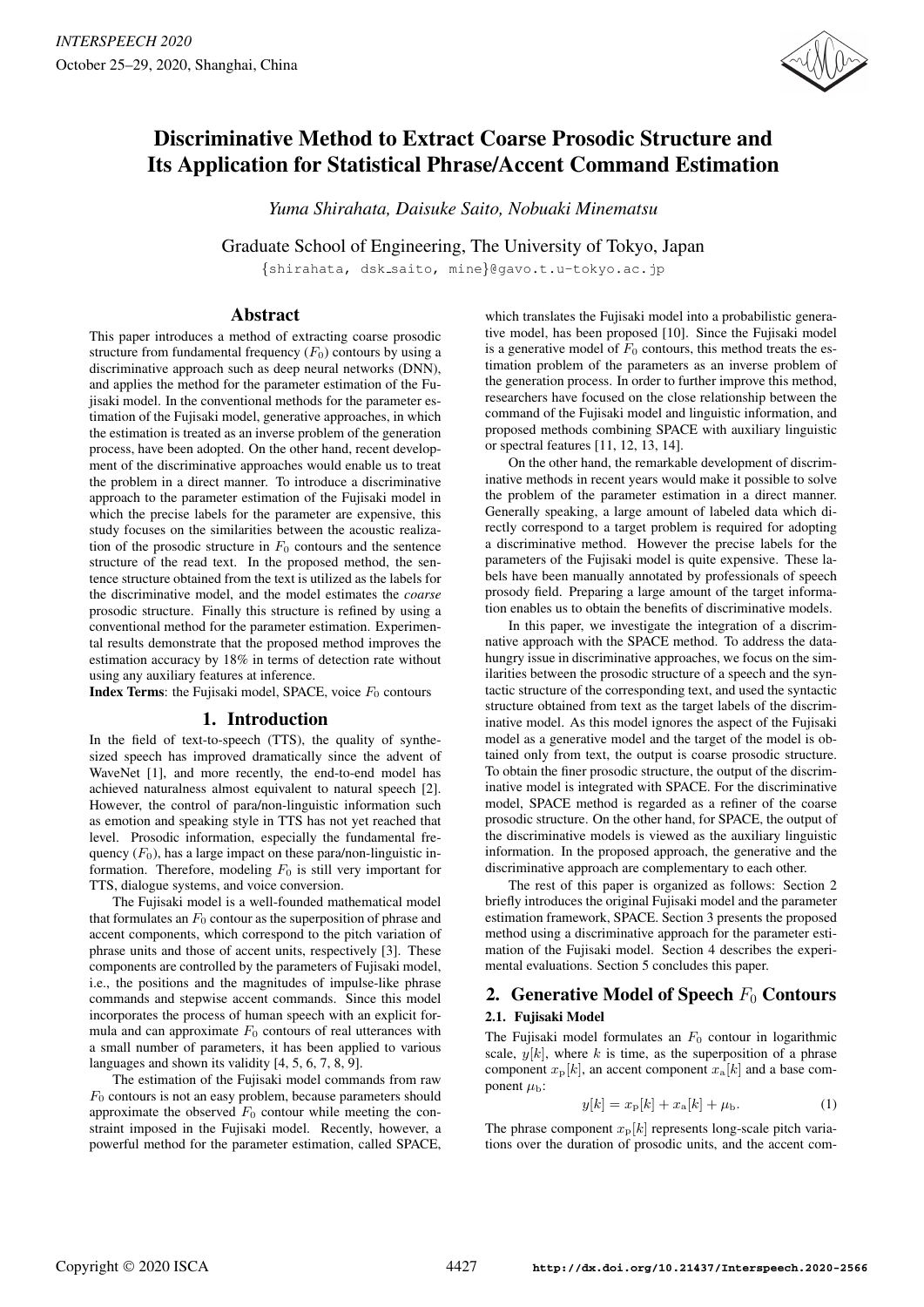

Figure 1: *The state transition topology of the command sequence.* p, a, r *denotes phrase states, accent states and rest states, respectively.*

ponent  $x_a[k]$  represents relatively short-scale pitch variations in accent units.  $\mu_{\rm b}$  is a constant value which represents the lower bound of the speaker's  $\log F_0$ . The phrase and accent components are generated by second-order, critically-damped linear filters  $G_{\rm p}[k]$  and  $G_{\rm a}[k]$  in response to an impulse-like phrase command  $u_p[k]$  and a stepwise accent command  $u_a[k]$ , respectively:

$$
x_{\rm p}[k] = G_{\rm p}[k] * u_{\rm p}[k],\tag{2}
$$

$$
x_{\mathbf{a}}[k] = G_{\mathbf{a}}[k] * u_{\mathbf{a}}[k].
$$
 (3)

In these equations, ∗ denotes convolution over time.

2.2. Stochastic formulation of  $F_0$  Contours model (SPACE) In this section, we briefly review a conventional powerful framework for the command estimation of the Fujisaki model, called SPACE [10]. In SPACE,  $u[k] = (u_{p}[k], u_{a}[k])^{\perp}$  is treated as a model parameter, which is emitted from the pathrestricted hidden Markov model (HMM) illustrated in Figure 1. To model the duration of rest states and accent states, each state is split into frame-level sub states. The output distribution of each HMM state is a Gaussian distribution:

$$
\boldsymbol{u}[k] \sim \mathcal{N}(\boldsymbol{u}[k]; \boldsymbol{\mu}[k], \boldsymbol{\Sigma}), \tag{4}
$$

where  $\boldsymbol{\mu}[k] = (\mu_{p}[k], \mu_{a}[k])^{\top}, \boldsymbol{\Sigma} = \text{diag}(v_p^2, v_a^2)$  are the mean vector and the covariance matrix of the output distribution of state in time  $k$ , respectively. The output sequence of the above HMM  $u_{\rm p}[k], u_{\rm a}[k]$  is then convoluted with different second-order filters  $G_{\rm p}[k]$  and  $G_{\rm a}[k]$ , to generate the phrase and accent component  $x_{\text{p}}[k], x_{\text{a}}[k]$  as described in (2) and (3), respectively. The logarithmic  $F_0$  contour  $x[k]$  is then derived from (1).

In order to incorporate the uncertainty of observed  $F_0$  contours, an observed  $F_0$  contour  $y[k]$  is modeled as the superposition of the above x[k] and a noise component  $x_n[k] \sim$  $\mathcal{N}\left(0,v_{\rm n}[k]^2\right)$  :

$$
y[k] = x[k] + x_n[k].\tag{5}
$$

By marginalizing  $x_n[k]$  out, the probability density function of  $y = \{y[k]\}_{k=1}^K$ , given  $u = \{u[k]\}_{k=1}^K$ , can be written as follows:

$$
P(\mathbf{y} \mid \mathbf{u}) = \prod_{k=1}^{K} \mathcal{N}\left(y[k]; x[k], v_n^2[k]\right). \tag{6}
$$

The parameters  $u$  and  $\theta$ , where  $\theta$  denotes the parameters of the HMM, are optimized by locally maximizing  $P(u, \theta | y)$  using EM algorithm. The details of this process are described in [10].



Figure 2: *Overview of the proposed model. (a) SPACE [10]. (b) FIX model. (c) INIT model and INIT FIX model. Only INIT FIX model uses the red lines.*

# 3. Discriminative Approaches for Command Estimation of the Fujisaki Model 3.1. Overview

The command estimation of the Fujisaki model is equivalent to the maximization problem of  $P(u | y)$  with respect to u. This section introduces methods for the parameter estimation of the Fujisaki model using discriminative approaches, which solve the problem in a direct manner. However, building a model that receives  $y$  as input and emits the parameters  $u$  involves two problems. The first problem is that the precise labels for the parameters of the Fujisaki model are quite expensive. To avoid this data-hungry problem, this study focuses on the similarity between the acoustic realization of prosodic structure and the sentence structure of the read text, and uses the sentence structure obtained from text analysis as the target of the model. The second problem is that since a discriminative model does not consider the generation process, there would be mismatch between the observed  $F_0$  contours and the reconstructed ones from the obtained parameters. To address it, this study adopts a discriminative model that outputs coarse prosodic structure and then refines this structure using SPACE. As the target labels obtainable from text, this study investigated two types of structure: the order of phrase/accent commands and the probability of command type (phrase, accent, rest) at each frame. These types of coarse structure are utilized as the state transition topology and the initial commands of SPACE, respectively. The discriminative models that correspond to the former is referred to as connectionist temporal classification (CTC) model and the latter as cross entropy (CE) model. The overview of the proposed model is illustrated in Figure 2.

### 3.2. CTC model

The command occurrence in the naive SPACE algorithm is very sensitive to the hyperparameter  $v_n$  and the initial commands, since there is no constraint that restricts the number and the order of commands. As a proper constraint, the order of the command occurrence (command pattern) is expected to help SPACE to obtain more accurate command sequences. If the occurrence of commands is restricted by a proper command pattern, the estimated command sequence keeps the appropriate number and the order, which leads to stable command estimation.

Command patterns correspond to the state transition topol-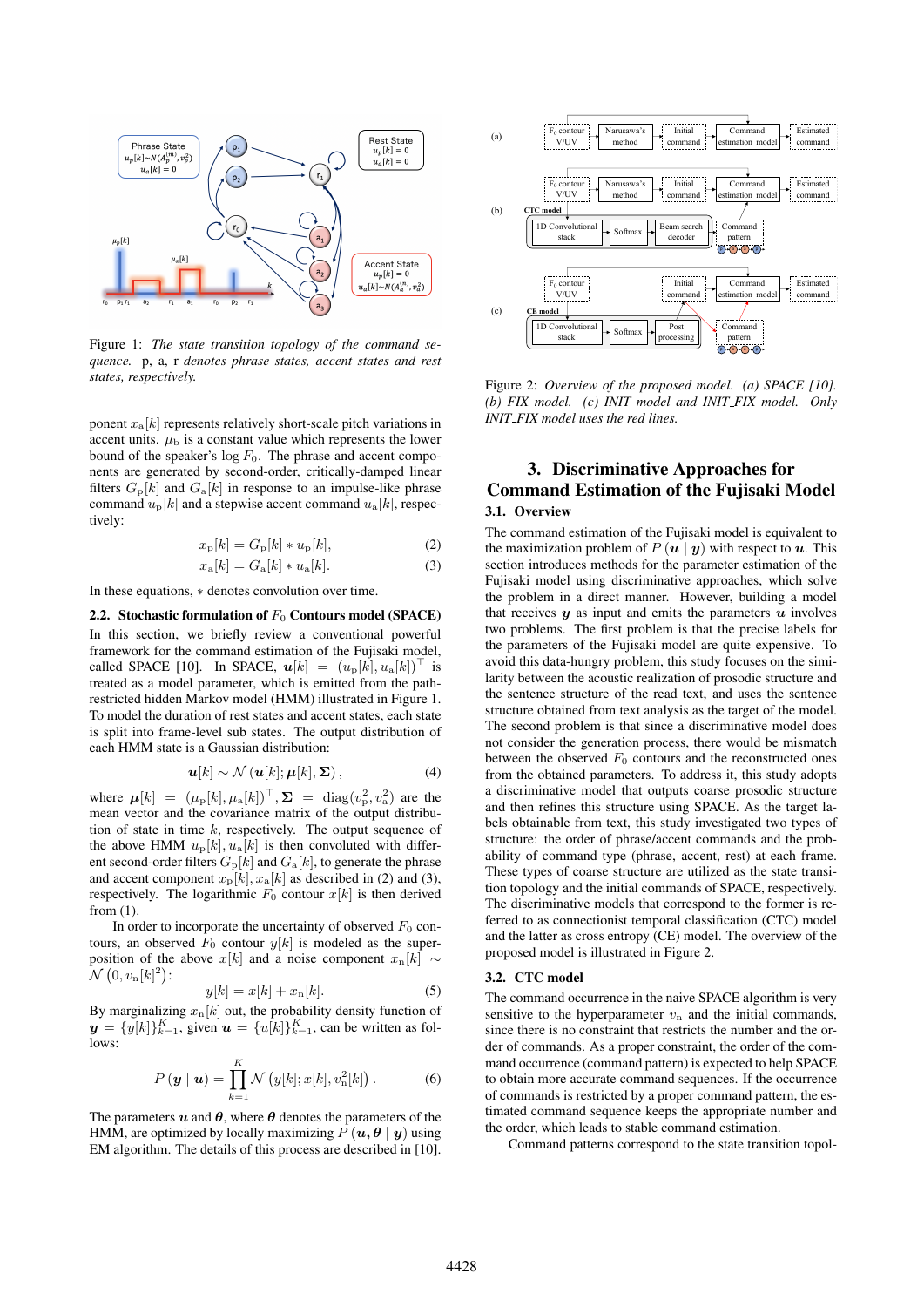ogy in SPACE, which is described in Figure 1. Therefore, in order to integrate the constraint of the command pattern into SPACE, it is necessary to transform the state transition topology to a left-to-right one. In this case, SPACE estimates the timing and the duration of each command in the pattern. Since it is reported that the hard E-step accelerates the estimation process and slightly increases the estimation accuracy, it is implemented by adopting the hard E-step [11], which replaces the E-step of EM algorithm with a point estimation procedure. To obtain command patterns from  $F_0$  contours, it is a reasonable approach to define the loss of the output sequence by using CTC in the same way as the speech recognition [15], since  $F_0$  contours are continuous and command patterns are discrete. Hereinafter, this pattern estimation model is referred to as "CTC model" and the command estimation model whose transition topology is fixed by the output of CTC model is referred to as "FIX model".

### 3.3. CE model

Since the parameter optimization of SPACE adopts EM algorithm, its results of command estimation converge to a local optimal solution and strongly depend on the initial commands. In most of methods utilizing SPACE, the initial commands are calculated by Narusawa's method [16]. This method reasonably extracts commands from  $F_0$  contours, but its performance is limited due to its strong hypothesis that  $F_0$  contours can be approximated by third-order polynomials.

On the other hand, by using the rough positions of commands that are emitted from a discriminative model are expected to perform well as the initial commands of SPACE, since they are generated considering overall shape of an  $F_0$  contour. Hence, we train a discriminative model that outputs the probability of command type at each frame. Since the raw output of this model is just probability and ignores the constraint of the Fujisaki model, the following process is executed for the output: 1) The maximum phrase command probability is detected for each unvoiced regions, and if it is larger than threshold  $T_p$ , there exists a phrase command of magnitude  $A<sub>p</sub>$ . 2) Moving average filter with window size  $L_a$  is applied to the accent command probability, and if the value is larger than  $T_a$ , there exists an accent command of magnitude  $A<sub>a</sub>$ . Also, accent commands which are completely included in unvoiced regions or with duration shorter than  $D_a$  are deleted. 3) The commands obtained from the above processing are used as the initial commands.

Hereinafter, we denote this model as "CE model", and SPACE with these initial commands is referred to as "INIT model". In addition, it is also possible to automatically obtain the command pattern from the initial commands. As the obtained command pattern has the same number and order as itself, fixing the transition topology of INIT model using the command pattern would further enhance the performance of command estimation. This model is referred to as "INIT FIX model". Although estimating command magnitude by a regression model is also a possible approach, we investigated only the discriminative model since magnitude is very sensitive to the base component and hard to estimate directly.

#### 3.4. Related works

There have been some approaches that expand SPACE using auxiliary linguistic features. Sato *et al.* incorporated the relationship between the onset of the accent commands and the phoneme boundary into SPACE by using time variation of the spectral features and the phoneme alignment [11, 12]. Hojo *et al.* constructed a DNN that maps frame-level linguistic feature vectors to the state posterior probabilities of the HMM on the

basis of DNN-HMM framework [17], to model the relationship between the commands and linguistic information [13]. Our previous study explicitly linked the occurrence of phrase commands to the boundaries of phrase structure to treat phrase structure as the minimal unit of focus control [14]. The proposed method differs from them in that it treats linguistic information as flexible coarse structure, i.e., the transition topology and the initial commands of SPACE, and SPACE itself is only utilized to refine the structure.

# 4. Experiments

#### 4.1. Experimental conditions

To evaluate the performance of the proposed methods, experiments of command estimation were conducted. To investigate the effects of the training data, two different datasets were prepared: 450 utterances of the ATR Japanese sentence database Bset spoken by a male speaker (0.5 hours), *ATR* henceforth [18], and the JVS corpus spoken by 49 male speakers (12.4 hours), *JVS* henceforth [19]. The other 53 utterances of the ATR database were used for the evaluation.  $F_0$  contours were extracted by Kameoka's method [20].

To prepare the target labels of the discriminative models, two types of procedures were adopted. The first procedure is *TEXT*, where the labels are automatically prepared from pairs of speech and text in the following way: 1) phone alignment and text analysis are executed using Julius and Open JTalk<sup>1</sup>, respectively [21]. 2) Phrase and accent commands are allocated to the pause positions and the accented morae, respectively. The second procedure is *MANUAL*, where a professional of speech prosody field manually annotates the ground-truth commands. The purpose of training models with *MANUAL* labels is to know the upper bound of the performance of the proposed models. From these commands obtained from the above procedures, one-hot labels for 3 states in frame level for CE model and command pattern labels for CTC model were generated.

For both CE and CTC models, the input consisted of two dimensions, which were  $\log F_0$  and V/UV information. To remove the influence of the difference of base component  $\mu_{\rm b}$ , the lowest value in voiced region was subtracted from  $\log F_0$  for each utterance. The model architecture was CNN of 4 layers with RELU as activation function. The window size was set at 101, 81, 15, 5, respectively, which was also common between the two models. As for CE model, the loss of phrase states was weighted by 20 times because the occurrence of them is less frequent than the other states. The parameters were set at  $T_{\rm p}$  = 0.3,  $T_{\rm a}$  = 0.5,  $A_{\rm p}$  = 0.4,  $A_{\rm a}$  = 0.5,  $L_{\rm a}$  = 40 ms,  $D_a = 16$  ms, respectively. The hyperparameters of SPACE were fixed at the same value as [10]. For FIX and INIT FIX model,  $v_n = 0.03$  was adopted, instead of 0.2.

The accuracy of command pattern was calculated as the mean of Levenshtein distance between the estimated pattern and the ground-truth one. The performance of command estimation was measured on the basis of two criteria:  $\log F_0$  RMSE (root mean squared error) and detection rates. The detection rate is a measure of how accurate the positions of the estimated commands are, and calculated in the following way: First, matching between the estimated and ground-truth commands is performed using dynamic programming algorithm. If the time difference between an estimated command and a ground truth one is shorter than predefined tolerance  $S$ , the estimated command is considered "matched" and the local distance is set at 0. Otherwise the local distance is 1. The time difference of two accent

<sup>1</sup>http://open-jtalk.sp.nitech.ac.jp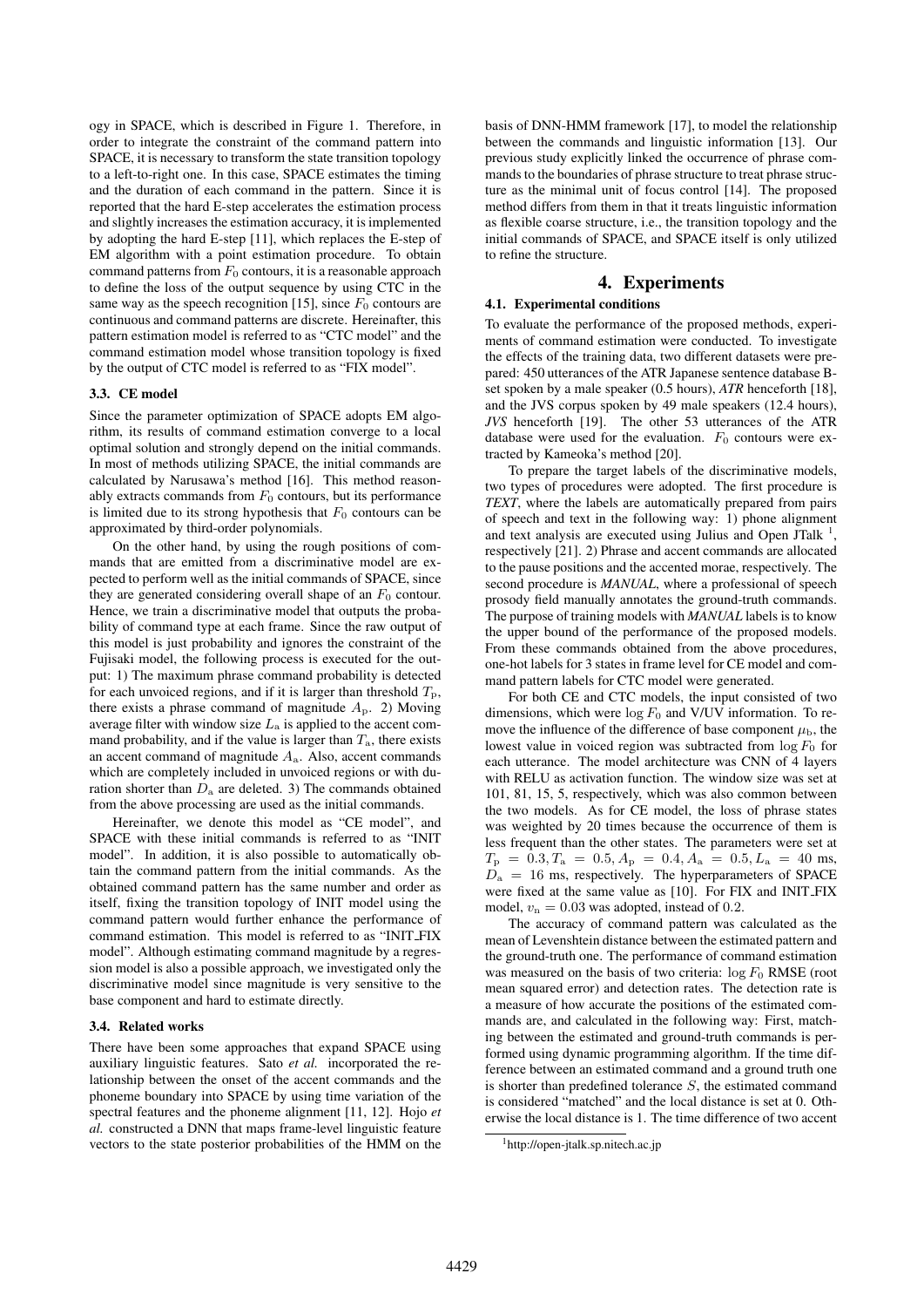Table 1: *Levenshtein distance between the estimated and the ground-truth command pattern with 95% confidence intervals.*



Figure 3: *Result of command estimation. The left and right graph shows the detection rate and* log F<sup>0</sup> *RMSE, respectively. Note that the performance of DNN-SPACE is taken from [13].*

commands is calculated as the average of time difference between the two onsets and two offsets of them. Let  $N_{\rm E}$  and  $N_{\rm A}$ be the number of commands in the estimated and ground truth sequences,  $N_M$  be the number of the matched commands between the two sequences. The insertion error  $E_I$  is defined as  $(N_{\rm E}-N_{\rm M})/N_{\rm A}$ , the deletion error rate  $E_{\rm D}$  as  $(N_{\rm A}-N_{\rm M})/N_{\rm A}$ , and the detection rate is calculated as  $1 - E_I - E_D$ . Note that the magnitudes of commands were not evaluated, because estimation of magnitudes is very sensitive to the base component  $\mu_{\rm b}$ , which is set differently in SPACE and manual annotation.

### 4.2. Experimental results

Table 1 shows the result of command pattern estimation. We can see that regardless of the target label and the model, the proposed methods estimate closer command patterns to the groundtruth ones than the conventional Narusawa's method. This result shows that command patterns can be estimated from the overall shape of  $F_0$  contours reasonably well by training the discriminative model. Interestingly, it is also shown that CE model can estimate the command pattern more accurately than CTC model, while the latter directly minimizes the loss of the command pattern sequence. The reason for this result may be that CE model is trained with frame-level target labels, which have rich information, while CTC model knows only the command pattern and do not know the exact position of each command.

The result of command detection rate with  $S = 0.3$  s is shown in the left side of Figure 3. This figure shows that almost all of the proposed models outperform the conventional methods in terms of command detection rate. This result demonstrates that using coarse prosodic structure estimated by the discriminative model improves the performance of command estimation model. Specifically, INIT and INIT FIX improved the detection rate by 7% to 15% and 9% to 18% compared to the original SPACE, respectively. From this result we can conclude that obtaining the initial commands of SPACE using the discriminative model helps the command estimation, and the performance is further improved by fixing the transition topology. In terms of the training data, we can see that the model performance improves even if the target label is automatically generated from text (\* TEXT) or CE model is trained speaker-



Figure 4: *Example of command estimation by INIT FIX model trained with ATR\_TEXT.* (1) An observed  $F_0$  contour in voiced *regions (solid line) and the estimated one by the proposed model (dotted line). (2) Ground-truth commands. (3) Commands estimated by SPACE [10]. (4) Output of CE model (dotted line) and initial commands (solid line). (5) Commands estimated by the proposed model.*

independently (JVS\_TEXT). On the other hand, FIX model only improved the performance when CTC model is trained speakerdependently (ATR<sub>-\*</sub>). This is probably because the length of the pauses and the strength of the accents vary greatly from person to person, and CTC model, which is trained without using time information, is unable to absorb these differences when it is trained speaker-independently.

The right side of Figure 3 shows the experimental result of  $\log F_0$  RMSE. We can see that the performance of  $F_0$  reconstruction in the proposed methods is slightly worse than that of the conventional method. This is because estimating the commands from  $F_0$  contours is a ill-posed problem, and even though the estimated command do not correspond to the ground-truth ones, it can approximate the observed  $F_0$  contour.

Figure 4 shows an example of command estimation. We can see that CE model outputs reasonable values considering the overall shape of the  $F_0$  contour, and the estimated command by the proposed model is very similar to the ground-truth one, while conventional SPACE has an insertion error around  $t =$ 0.8 and a deletion error around  $t = 5.4$ .

# 5. Conclusions

This paper has introduced a method to extract the parameters of Fujisaki model from speech signals using a discriminative approach. To avoid the data-hungry problem, this study focused on the similarities between the prosodic structure of a speech and the sentence structure of the corresponding text, and utilized the sentence structure obtained from text as the target labels of the discriminative model. To refine the obtained coarse prosodic structure, a conventional powerful framework for the parameter estimation was adopted. Experimental results revealed that the proposed method improved estimation accuracy by 18% in terms of the command detection rate without utilizing any auxiliary features at inference, and even if the target labels were generated automatically from text and the model was trained speaker-independently, the improvement was 9% compared to the conventional method. For further works, the application of the proposed approach for TTS should be investigated.